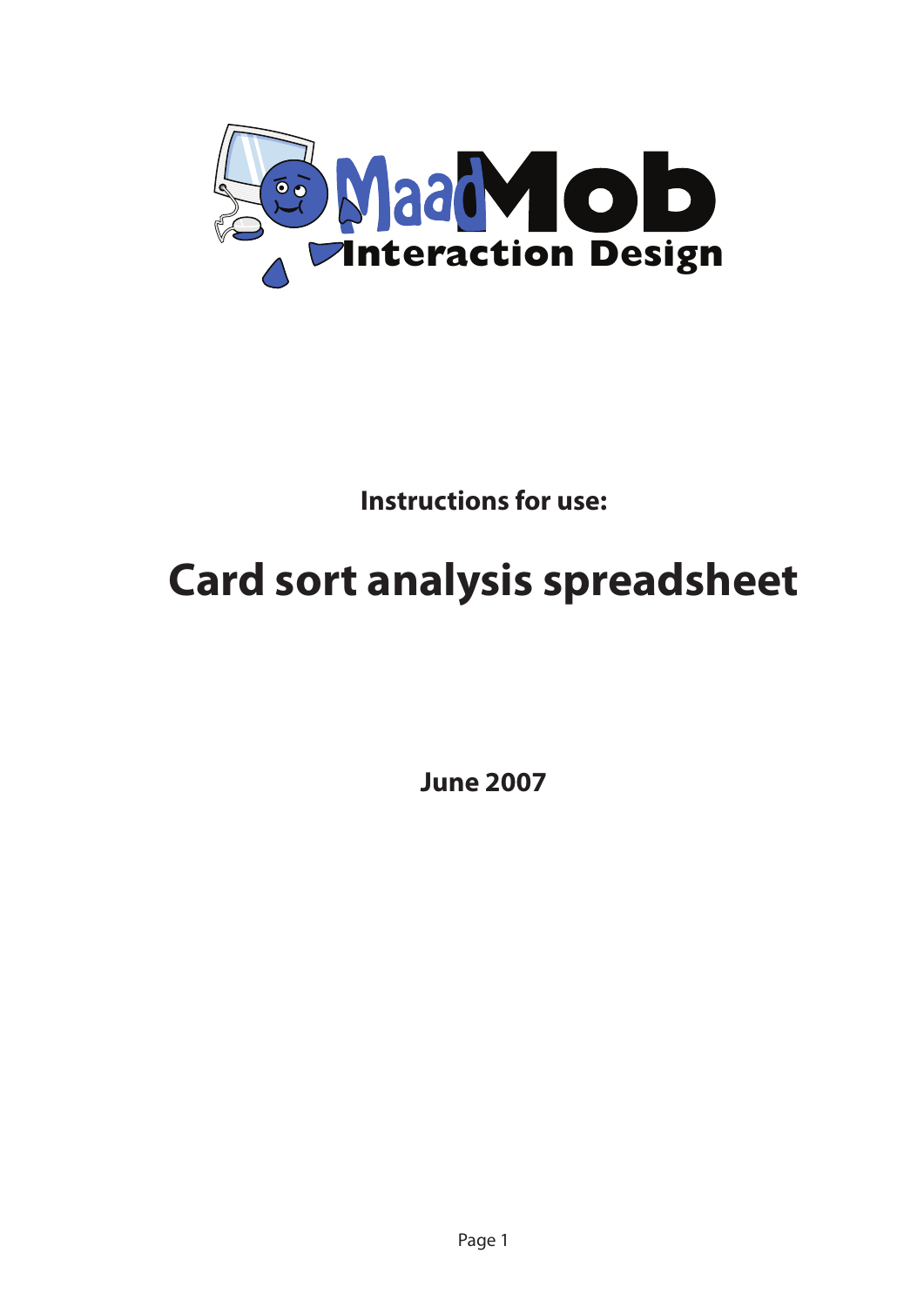## **Card sort analysis spreadsheet**

### **About the spreadsheet**

I have an Excel spreadsheet that I use to analyze data from physical card sorting activities (although it is most useful for analysis, I also use it to print out physical cards). The spreadsheet does not collect the card sorting data–it is purely for analysis of data collected with physical cards.

This document contains the instructions for using the spreadsheet. It contains information on how to set up the spreadsheet, print card labels, enter the results and, most importantly, analyse the data. This document also doesn't tell you everything you need to know about card sorting. For that, read my book (due out later this year), or read this article I wrote a few years ago:

### **Contents**

| Card sort analysis spreadsheet | 2  |
|--------------------------------|----|
| A few notes of caution         | 3  |
| Prepare the master card list   | 4  |
| Create labels                  | 5  |
| Record outcomes                | 10 |
| Explore the results            | 12 |
| Standardise categories         | 13 |
| Reading the results            | 15 |
|                                |    |
|                                |    |

*• http://www.boxesandarrows.com/view/card\_sorting\_a\_definitive\_guide*

If you haven't already, you should download the spreadsheet. There is an empty template ready for your study and a spreadsheet with a fully worked example. They are available from here:

- *http://www.rosenfeldmedia.com/books/downloads/cardsorting/cardsort\_analysis\_template.xls*
- *http://www.rosenfeldmedia.com/books/downloads/cardsorting/iasummitpapers\_cardsort.xls*

The spreadsheet manages up to 200 cards, 20 participants and 50 standardized categories. If you need to cater for more and are unsure about how to extend the formulae (and I wouldn't expect you to–I have trouble sorting it out sometimes) let me know and I'll help you out.

### **Comments & suggestions**

I'd love to hear how you use this spreadsheet, what works, what you changed and what you were hoping to do. Send comments and questions to cardsorting@maadmob.net.

### **An acknowlegdement**

Many of the ideas in this spreadsheet come from an article by Joe Lamantia called Analysing Card Sort Results with a Spreadsheet Template. You can find it here:

*• http://www.boxesandarrows.com/view/analyzing\_card\_sort\_results\_with\_a\_spreadsheet\_template* Thanks Joe!

### **Buy the book!**

I writing a book on card sorting, to be published by Rosenfeld Media later this year. It will cover everything I know about card sorting.

You can sign up for a once-off announcement of its release here:

- *http://www.rosenfeldmedia.com/books/cardsorting/info/publication\_notification/*
- Donna Maurer, Maadmob Interaction Design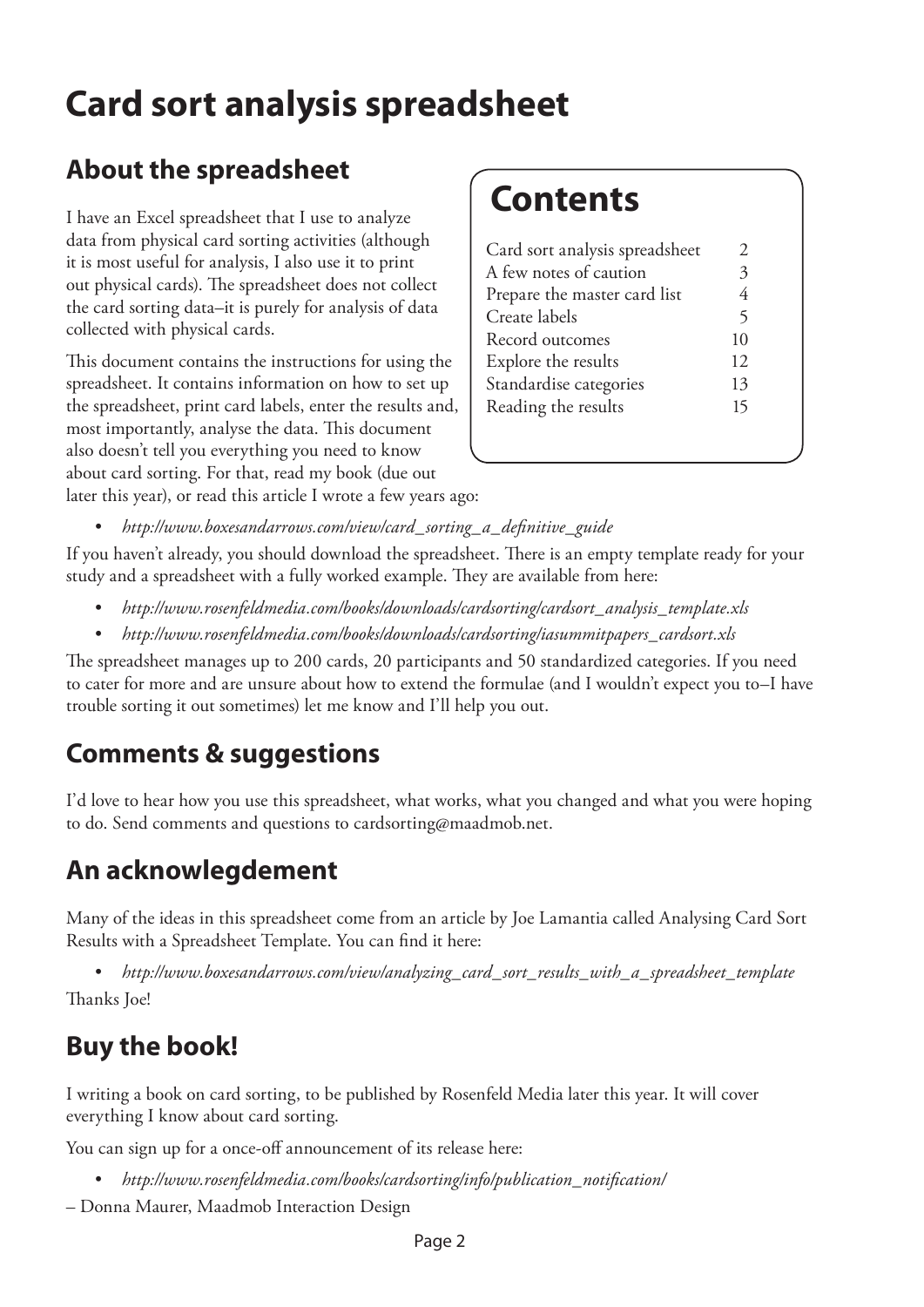## **A few notes of caution**

The spreadsheet provided is just something I have been using and would like to share. It works for me, and I hope it works for you. But who knows–computers do strange things sometimes. Accordingly, here are some things worth watching out for:

- The spreadsheet uses Excel and much of Excel's normal functionality. Excel can be touchy sometimes, especially with formulae so make sure you save often.
- I use a PC and don't have access to test it on a Mac. A few friends checked it for me and said it works. Let me know if you have problems.
- Life will be easier if you have experience with Excel, can figure out how some functions work and can get around related worksheets.
- If you need to delete, delete content from cells rather than deleting entire rows and columns.
- Save just before you sort anything–if something strange happens, you can return to your saved version.

Oh, and I'm Australian, which means everything here is in Australian spelling. I hear that Australians are one of the few to spell organisation with an 's'. Sorry–I'll probably change it one day, but not today.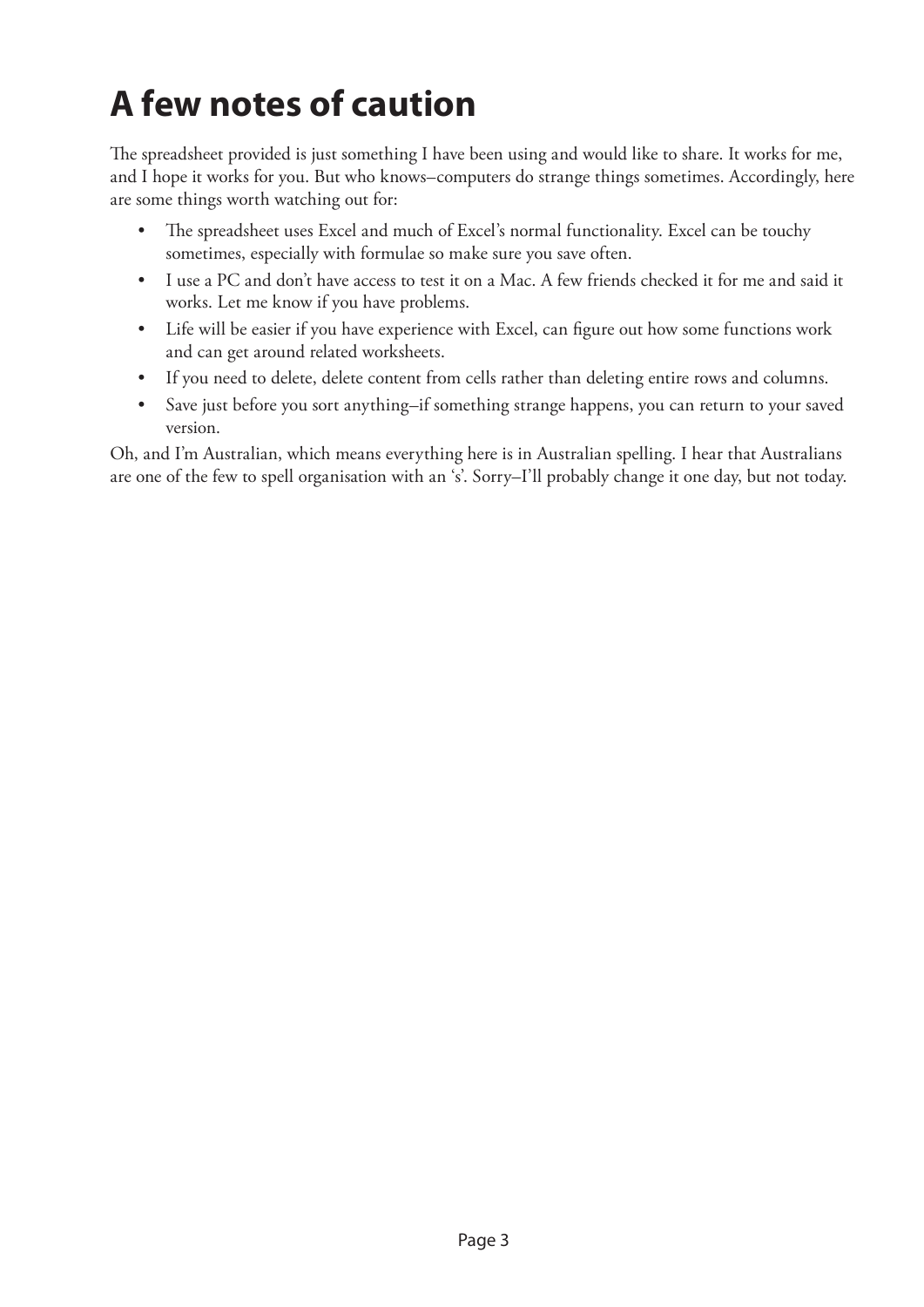## **Prepare the master card list**

The first step is to set up the card list in the spreadsheet. You need to do this whether or not you use it to print off labels–the card list drives most of the analysis.

#### *Spreadsheet tab: Cards*

List the card names in column 2 (card name). You can include up to 200 cards. Delete the content from any cells you don't need (don't delete the rows as formulae may go haywire).

|                 | А | в                                                                       |
|-----------------|---|-------------------------------------------------------------------------|
|                 |   | Card no Card name                                                       |
| $\overline{2}$  |   | 1 The aesthetic imperative: Four perspectives on aesthetics to in       |
| $\overline{3}$  |   | 2 Taxonomies, controlled vocabularies, and ontologies                   |
| $\overline{4}$  |   | 3 Using facet analysis for improving information access to margina      |
| $\overline{5}$  |   | 4 Creating no-duh deliverables                                          |
| $6\phantom{1}6$ |   | 5 Creating a consistent enterprise web navigation solution              |
| $\overline{7}$  |   | 6 XIA: Xtreme IA                                                        |
| 8               |   | 7 Redesigning a digital video digital library                           |
| 9               |   | 8 Making personas more powerful                                         |
| 10              |   | 9 Emerging content requirements for news products                       |
| 11              |   | 10 Information search experience: Emotions in information seeking       |
| 12              |   | 11 Blind leading the blind: Theorizing a web for the visually impaire   |
| 13              |   | 12 Rapid user mental modelling at ebay: A case study                    |
| 14              |   | 13 4 myths about taxonomies & dublin core: Examples from the fie        |
| 15              |   | 14 Information visualisation: Failed experiment or future revolution    |
| 16              |   | 15 Architecting time: Designing online events an pother magic tricl     |
| 17              |   | 16 Fun with faceted browsing                                            |
| 18              |   | 17 An ethnographic study of how stockbrokers use a web-based ty         |
| 19              |   | 18 Recycle, reuse, and rebuild: Information architecture on a budd      |
| 20              |   | 19 Rebuilding trust in user centred design, wachovia.com investing      |
| 21              |   | 20 Bottom-up information architecture: Re-designing an enterprise       |
| 22.             |   | 21 Steriom from the find with memory and concern in factor and velocity |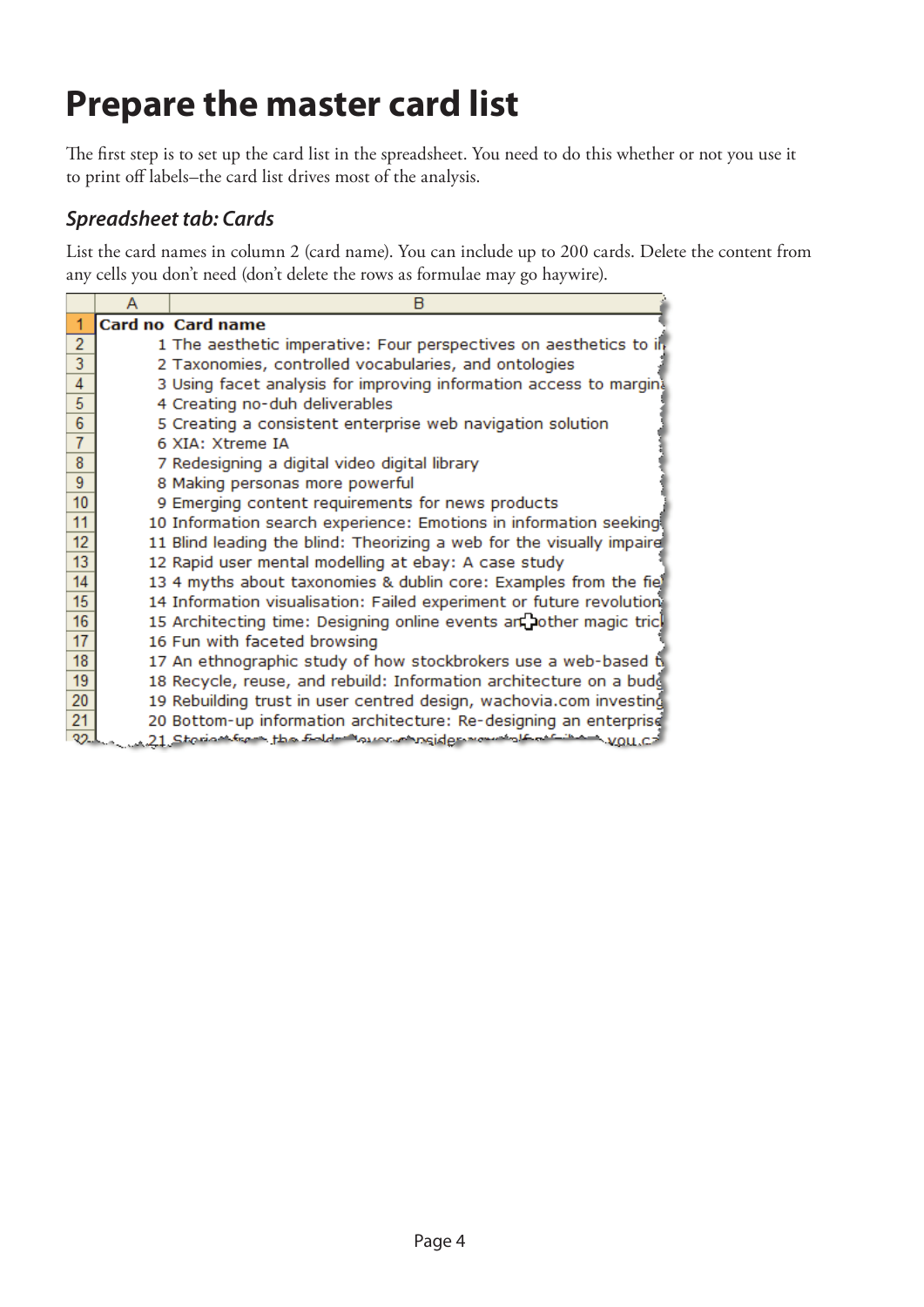## **Create labels**

You do not need to create labels from the spreadsheet-this is just something I've found handy, especially when I need multiple packs of cards.

If you create cards by hand, write the number (from the first column of the spreadsheet) and the card name. It will be much easier to enter the data later.

If you do decide to print out mailing labels for index cards, follow on for instructions on how to use Excel and Word to do so.

#### *Microsoft Word*

Make sure the mail merge toolbar is visible (*View>Toolbars>Mail Merge*)

Choose 'main document setup:



In *Main Document Type*, choose 'labels':



In Label Options, select the label you want to use (or create a custom one if you need):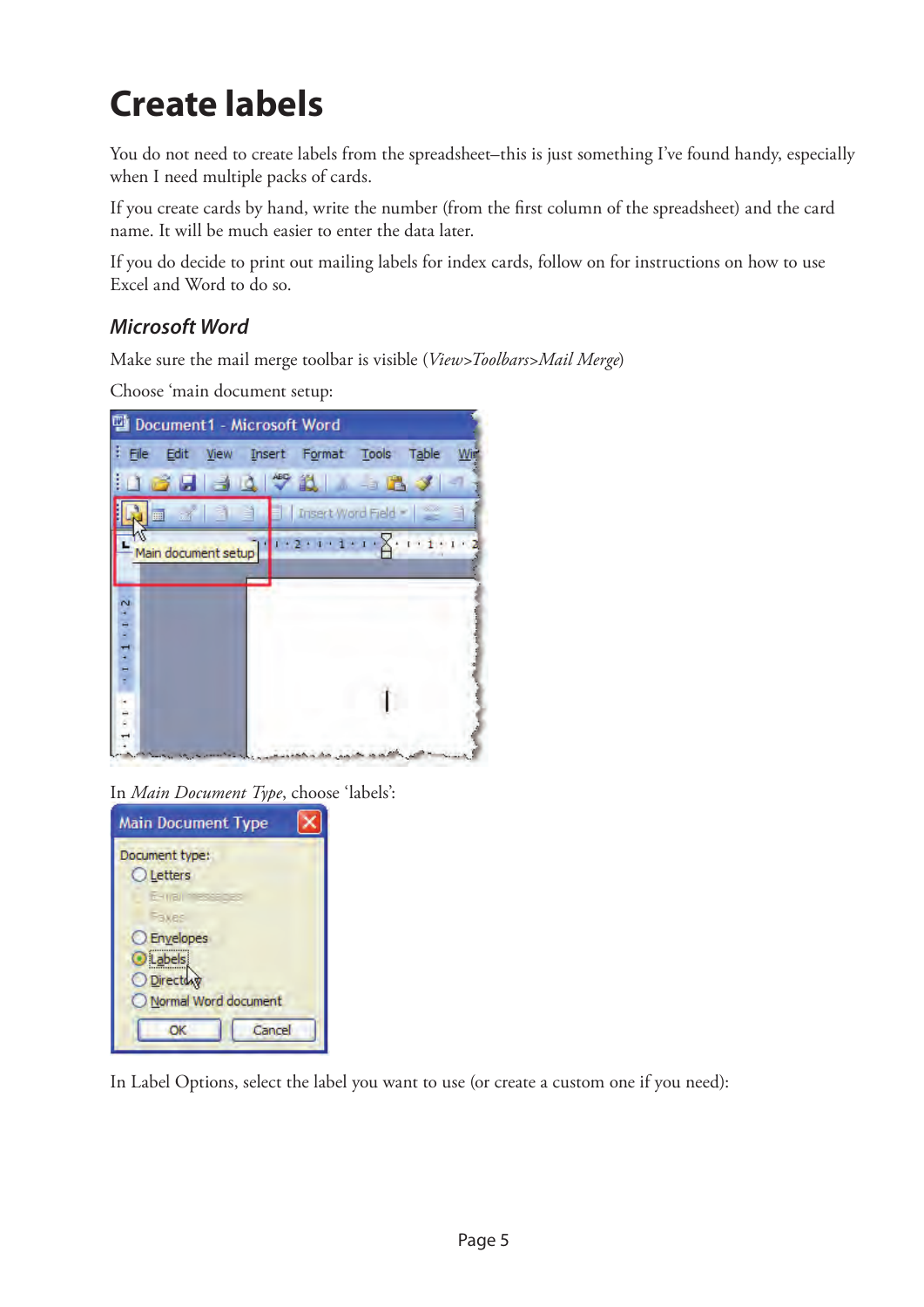| <b>Label Options</b>                                                                                                                                                         |                                                                                                                    |
|------------------------------------------------------------------------------------------------------------------------------------------------------------------------------|--------------------------------------------------------------------------------------------------------------------|
| Printer information<br>O Dot matrix<br>Laser and ink jet<br>Tray:<br>Label information                                                                                       | Manual Paper Feed                                                                                                  |
| Label products:<br>Other/Custom<br>Product number:                                                                                                                           | Label information                                                                                                  |
| Avery DL24 - Custom<br>٨<br>$AE (2x4) - Adx$ ess<br>AE (2x7) - Address<br>AE (2x8) - Address<br>AE (2x9) - Address<br>$AE$ (2x10) $a - Address$<br>$AE$ (2x10) $b - Address$ | Custom laser<br>Type:<br>Height:<br>$3.5 \text{ cm}$<br>Width:<br>$7 \, \text{cm}$<br>Page size: A4 (21 x 29.7 cm) |
| New Label<br>Details                                                                                                                                                         | Cancel<br><b>Delete</b><br>ОК                                                                                      |

In the document, select *Open data source* and find the location of the analysis spreadsheet:



*Select Table* shows all the tabs and named ranges in the spreadsheet. Select the first 'Cards'–that is the tab (although selecting the named range would do the same thing):

| Name                                  | Description    | Modified    | Created            | Type         |  |
|---------------------------------------|----------------|-------------|--------------------|--------------|--|
| <b>囲</b> Cards                        |                | 12:00:00 AM | 12:00:00 AM        | <b>TABLE</b> |  |
| <b>ED</b> Cards\$                     |                | 12:00:00 AM | 12:00:00 AM        | TABLE        |  |
| <b>ED</b> Categories\$                |                | 12:00:00 AM | 12:00:00 AM        | <b>TABLE</b> |  |
| <b>ED</b> Categories's FilterDatabase |                | 12:00:00 AM | 12:00:00 AM TABLE  |              |  |
| Correlation <sub>S</sub>              |                | 12:00:00 AM | 12:00:00 AM        | <b>TABLE</b> |  |
| <b>ED</b> CorrelationCounts           |                | 12:00:00 AM | 12:00:00 AM TABLE  |              |  |
| Sort1                                 |                | 12:00:00 AM | 12:00:00 AM NTABLE |              |  |
|                                       | $\mathbf{III}$ |             |                    |              |  |

This will populate the spreadsheet with…nothing: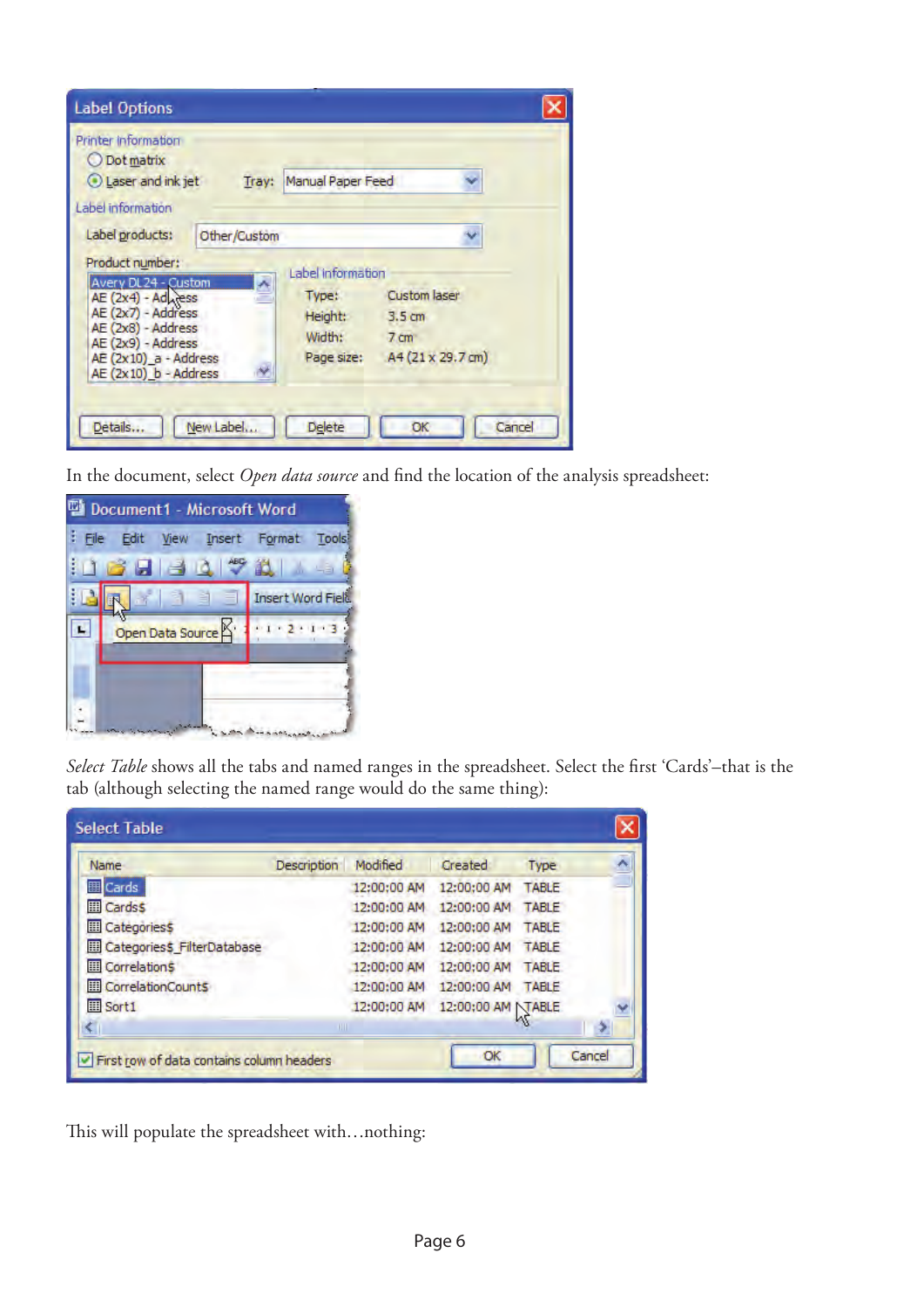| Document1 - Microsoft Word |                                                           |            |  |  |
|----------------------------|-----------------------------------------------------------|------------|--|--|
| $E =$                      | Edit View Insert Format Tools Table Window Help Adobe PDF |            |  |  |
|                            | 16884421 4874-8755                                        |            |  |  |
|                            | id m m'i i i d d insert Word Field •   _ 1 % 0   N        | $\sqrt{1}$ |  |  |
| <b>I</b>                   | 単: X: 1:1:2:1:3:1:4:1:5:1:6 W : # -1:8:1                  |            |  |  |
|                            |                                                           |            |  |  |
|                            |                                                           |            |  |  |
|                            |                                                           |            |  |  |
|                            |                                                           |            |  |  |
|                            |                                                           | «Next)     |  |  |
| 20011                      |                                                           |            |  |  |
|                            |                                                           |            |  |  |
| ņ                          |                                                           |            |  |  |
|                            |                                                           |            |  |  |
| $+44$                      |                                                           |            |  |  |
|                            |                                                           |            |  |  |
| $\overline{10}$            | «Next Record»                                             | «Next      |  |  |

In the document, select *Insert Merge Fields*:

|             | : File Edit View Insert Format Tools |
|-------------|--------------------------------------|
| 1035340921  |                                      |
| i La<br>画区目 | Insert Word Field .<br>E1            |
|             | Insert Merge Fields                  |
|             |                                      |

In the *Insert Merge Fields* dialog, click a field you want to include on the card and insert it, then repeat until the fields you want are included. I always add the card no. then the card name: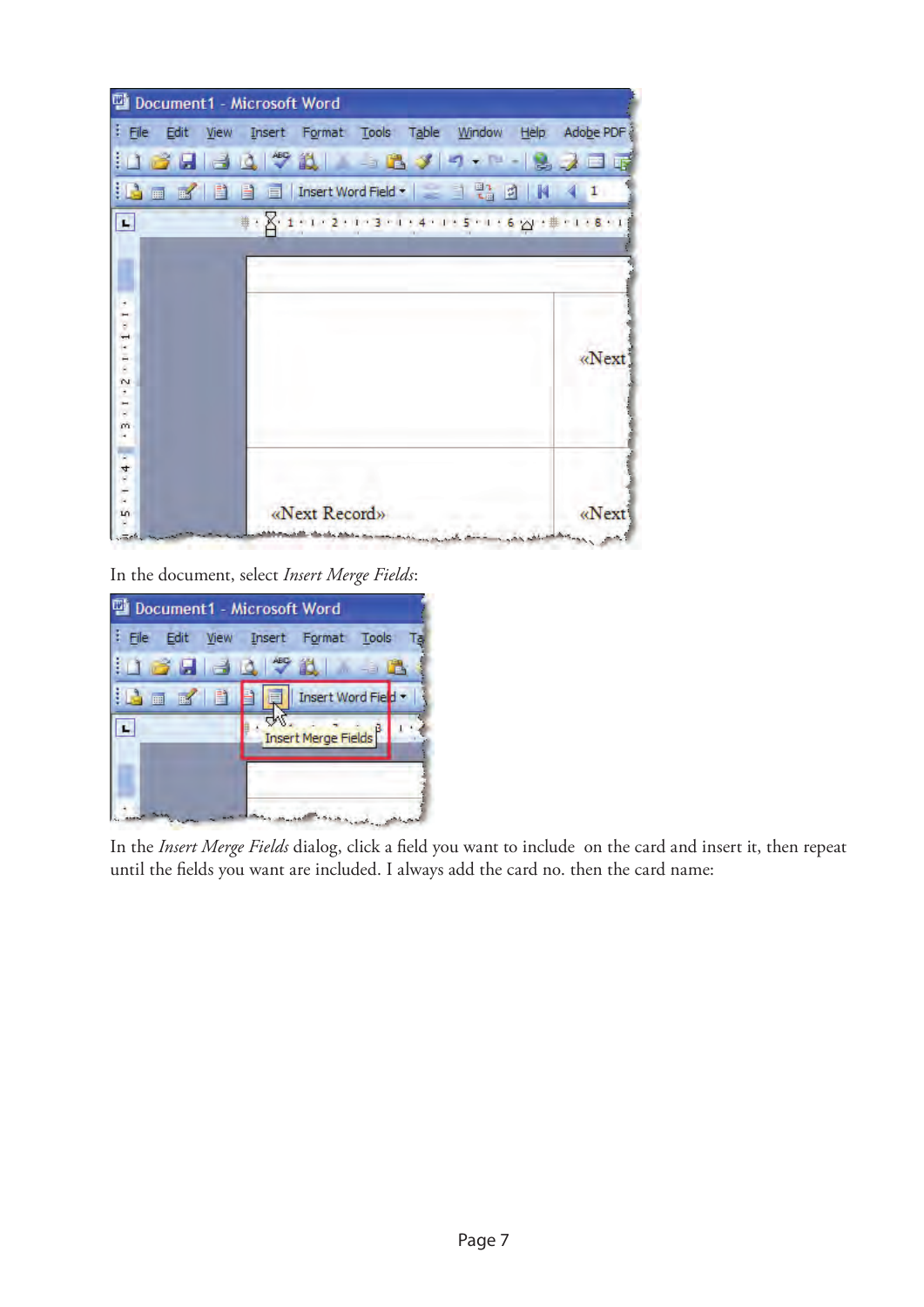| <b>Insert Merge Field</b>            |                   |
|--------------------------------------|-------------------|
| Insert:<br>Address Fields<br>Fields: | O Database Fields |
| Card no<br>Card name                 |                   |
|                                      |                   |
| Match Fields                         | Insert<br>Cancel  |

Format the label the way you want it to appear (I always put the card number in the top right hand corner, centre the card name and set it to 14 pt). Then select *Propagate Labels* (this copies the fields and formatting to all the other labels):

| Document1 - Microsoft Word |                                                                                                                                                                                                                                                                           |                                                                                           |
|----------------------------|---------------------------------------------------------------------------------------------------------------------------------------------------------------------------------------------------------------------------------------------------------------------------|-------------------------------------------------------------------------------------------|
| $\vdots$ File              | Edit View Insert Format Tools Table Window Help Adobe PDF Acrobat Com                                                                                                                                                                                                     |                                                                                           |
|                            | 30 V 21 - B y                                                                                                                                                                                                                                                             | $\bullet$ $\blacksquare$ $\blacksquare$ $\blacksquare$ $\blacksquare$ $\blacksquare$ 100% |
| E LA                       | ■ ■ ■ ■ ■ Insert Word Field ★   ‰ ■ ■                                                                                                                                                                                                                                     | $\left(1\right)$<br>小                                                                     |
| <b>R</b>                   | $\frac{1}{2}$ $\frac{1}{2}$ $\frac{1}{2}$ $\frac{1}{2}$ $\frac{1}{2}$ $\frac{1}{2}$ $\frac{1}{2}$ $\frac{1}{2}$ $\frac{1}{2}$ $\frac{1}{2}$ $\frac{1}{2}$ $\frac{1}{2}$ $\frac{1}{2}$ $\frac{1}{2}$ $\frac{1}{2}$ $\frac{1}{2}$ $\frac{1}{2}$ $\frac{1}{2}$ $\frac{1}{2}$ | 9.110.1<br>Propagate Labels                                                               |
|                            |                                                                                                                                                                                                                                                                           |                                                                                           |
|                            |                                                                                                                                                                                                                                                                           |                                                                                           |
|                            | «Card_no»                                                                                                                                                                                                                                                                 |                                                                                           |
|                            | «Card_name»                                                                                                                                                                                                                                                               |                                                                                           |
| $\sim$                     |                                                                                                                                                                                                                                                                           | «Next Record»                                                                             |
|                            |                                                                                                                                                                                                                                                                           |                                                                                           |
| m                          |                                                                                                                                                                                                                                                                           |                                                                                           |
|                            |                                                                                                                                                                                                                                                                           |                                                                                           |

Select *Merge to New Document*. This creates a new document and pulls in the card names & numbers from the spreadsheet (if you are game, you can merge straight to the printer):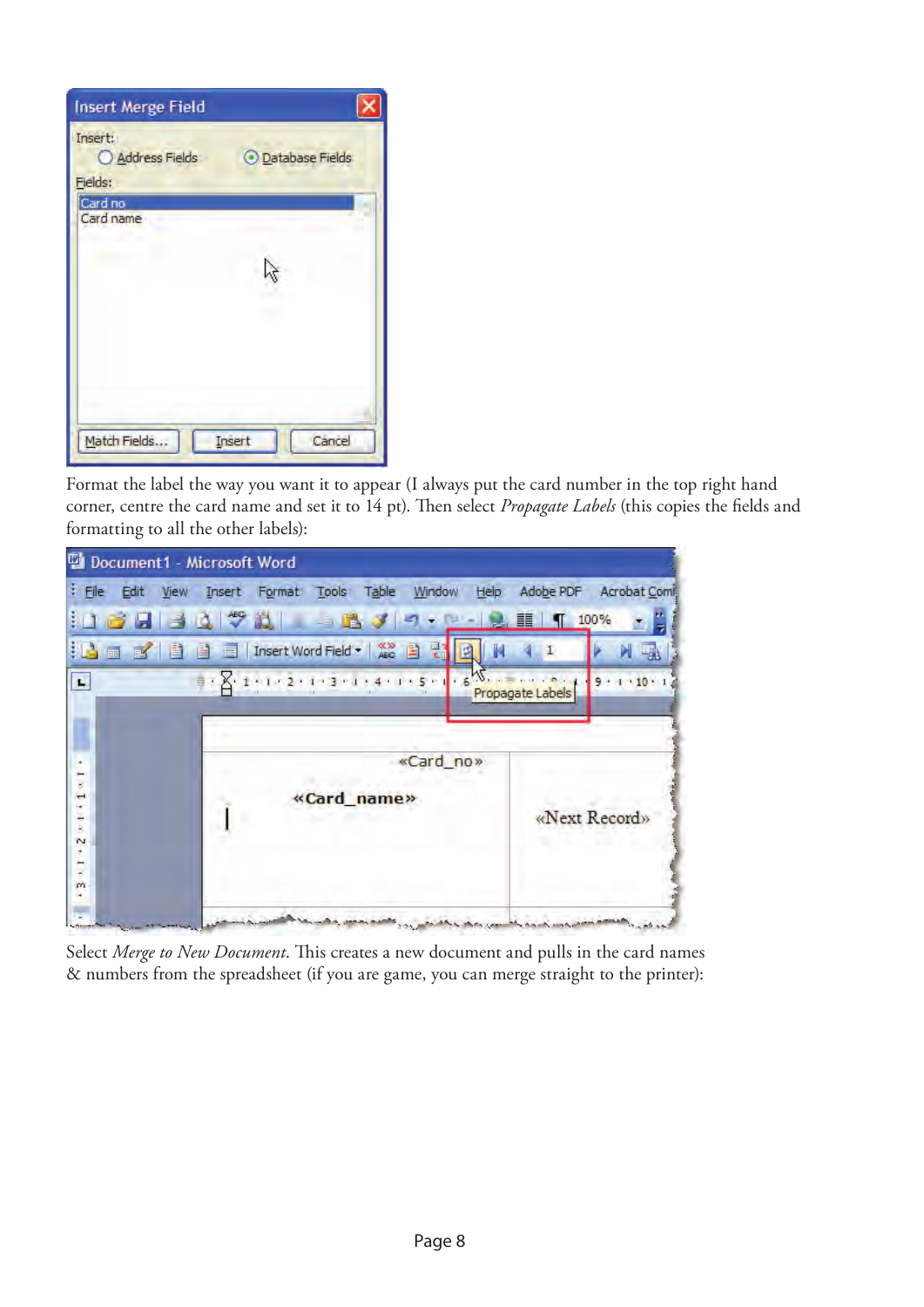| Document1 - Microsoft Word    |                                                                                          |                                            |
|-------------------------------|------------------------------------------------------------------------------------------|--------------------------------------------|
| $\vdots$ File<br>Edit<br>View | Insert Format Tools Table<br>Window                                                      | Help Adobe PDF<br><b>Acrobat Comments</b>  |
|                               | 103530921 587<br>$19.11 - 2.11$                                                          | : Normal<br><b>Times New Roman</b><br>100% |
| 自自言<br>E LA<br>画<br>R         |                                                                                          | $AB - B$<br>$\sim$ 1                       |
| L.                            | $+ 8.1 + 1 + 2 + 1 + 3 + 1 + 4 + 1 + 5 + 1 + 6$ 2 $+ 3 + 1 + 8 + 1 + 9 + 1 + 10 + 1 + 1$ | Merge to New Document                      |
|                               |                                                                                          |                                            |
|                               |                                                                                          |                                            |
|                               | «Card_no»                                                                                |                                            |
|                               | «Card_name»                                                                              | «Next Record» «Card_no»                    |
| N                             |                                                                                          | «Card_name»                                |
|                               |                                                                                          |                                            |

Here's our labels, ready for printing:

| 1<br>The aesthetic imperative:<br>Four perspectives on<br>aesthetics to impact the user<br>experience.           | 2<br><b>Taxonomies, controlled</b><br>vocabularies, and ontologies         | з<br>Using facet analysis for<br>improving information<br>access to marginalized<br>communities                         |
|------------------------------------------------------------------------------------------------------------------|----------------------------------------------------------------------------|-------------------------------------------------------------------------------------------------------------------------|
| 4<br>Creating no-duh deliverables                                                                                | 5<br><b>Creating a consistent</b><br>enterprise web navigation<br>solution | 6<br><b>XIA: Xtreme IA</b>                                                                                              |
| 7<br>Redesigning a digital video<br>digital library<br>بالمتحمد والمصرور والمستحقق والمستحصل والمستحمل والمتعاطف | 8<br>Making personas more<br>powerful                                      | 9<br><b>Emerging content</b><br>requirements for news<br>products<br>the form of the company of the form of the company |

Save the original file (the one you set up the labels)–if you want to create cards for another sort, you can use it again, just with a new data source.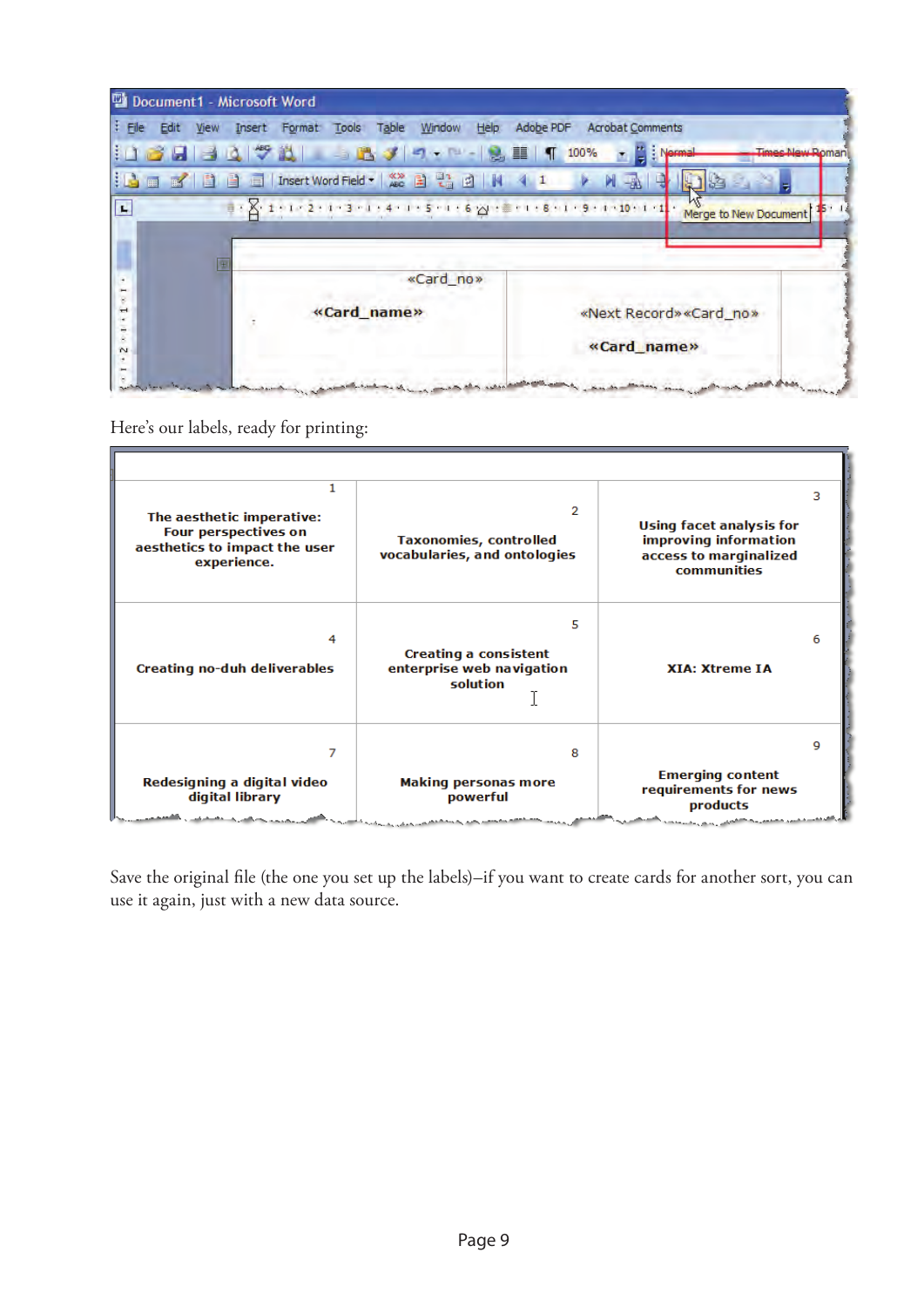## **Record outcomes**

Record the outcomes from each card sorting session in the analysis spreadsheet. The spreadsheet caters for up to 20 participants.

This is a fast step as a set of formulas do most of the work.

#### *Tab: Sort 1–Sort n*

Enter the group name (the name the participant has given to a group of cards) in column B (*Group*) and the relevant card numbers in column A.

|    |                      | B                                                          |                                                |
|----|----------------------|------------------------------------------------------------|------------------------------------------------|
|    | <b>Card no Group</b> |                                                            | <b>Card name</b>                               |
|    |                      | 3 Facets                                                   | Using facet analysis for improving information |
|    |                      | 16 Facets                                                  | Fun with faceted browsing                      |
|    |                      | 37 Facets                                                  | Developing a faceted classification            |
| 5  |                      | 59 Facets                                                  | The faceted interface: PC connection case      |
| 6  |                      | 64 Facets                                                  | Faceted classification in the government of    |
|    |                      | 65 Facets                                                  | Facets are fundamental: Rethinking informat    |
| -8 |                      | 92 Facets                                                  | Tags and facets, tags and languages: A cas     |
| 9  |                      | 98 Facets                                                  | The strict faceted classification model: An e  |
| 10 |                      | 8 User research                                            | Making personas more powerful                  |
| 11 |                      | 12 User research<br><u>beyook and a short was a series</u> | Rapid user mental modelling at ebay: A case    |

Do this for all groups and cards. Check that you have everything included (that you have arrived at the correct line in the spreadsheet).

Add the participant name and any comments in any of the blank cells from Column D onwards.

#### *Tab: Summary*

The results automatically populate the Summary tab:

|                | А    | B                                                                                         |                     | D                                    | E                                             |                                                      |
|----------------|------|-------------------------------------------------------------------------------------------|---------------------|--------------------------------------|-----------------------------------------------|------------------------------------------------------|
|                | Card |                                                                                           |                     |                                      |                                               |                                                      |
|                | Ino  | Card name                                                                                 | Sort1               | Sort <sub>2</sub>                    | Sort3                                         | Sort4                                                |
|                |      | The aesthetic imperative: Four                                                            |                     |                                      |                                               |                                                      |
|                |      | perspectives on aesthetics to                                                             | Emotion &           |                                      | Interaction                                   | Emotion and                                          |
| $\overline{2}$ |      | 1 impact the user experience.                                                             | aesthetics          | <b>Nuts and Bolts</b>                | design                                        | aesthetics                                           |
| 3              |      | Taxonomies, controlled<br>2 vocabularies, and ontologies                                  | CVs &<br>taxonomies | <b>Back to Basics</b>                | Taxonomy, tags<br>and classification Metadata |                                                      |
|                |      | Using facet analysis for improving<br>information access to<br>3 marginalized communities | Facets              | Global Issues                        | Taxonomy, tags<br>and classification Facets   |                                                      |
| 5              |      | 4 Creating no-duh deliverables                                                            | Communication       | The Business of<br>ΙA                | IA: Presentation<br>and output                | <b>Deliverables</b>                                  |
| 6              |      | Creating a consistent enterprise<br>5 web navigation solution                             | Enterprise IA       | Nuts and Bolts                       | IA: Creating the<br>architecture              | Enterprise IA                                        |
|                |      | 6 XIA: Xtreme IA<br>والمستلفية ووهال والمراب والمحارب والمعارفة والمتحدث والمستحدث        | Odd bits            | <b>Future Directions Discussions</b> |                                               | Methods<br>بمقتصب والتعرين<br><b>CALL CONTRACTOR</b> |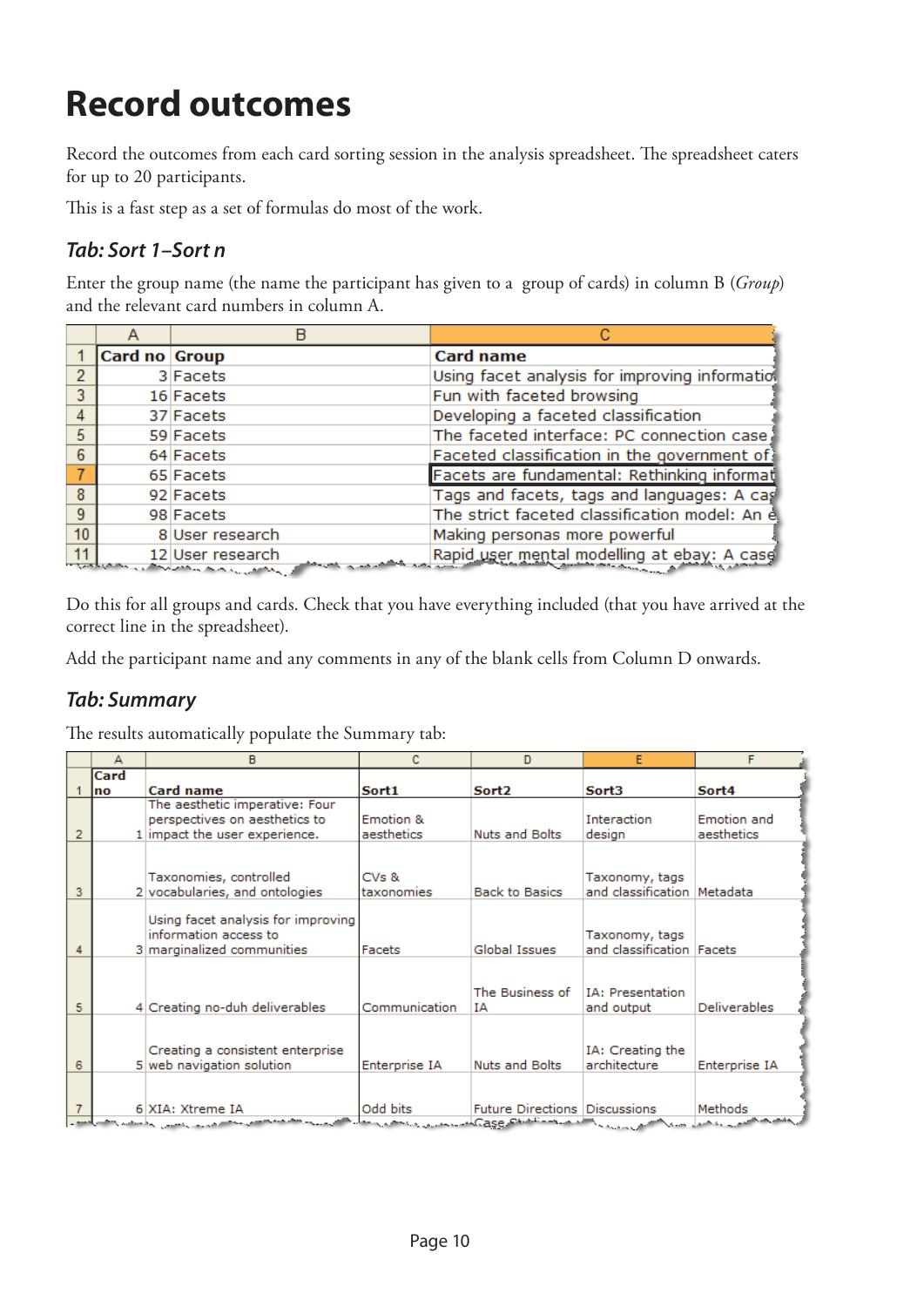#### *Tab: CatsRaw*

|  | Copy the categories for each sorter to the Original Category column in the CatsRaw tab. |
|--|-----------------------------------------------------------------------------------------|
|--|-----------------------------------------------------------------------------------------|

|                  | А                 | B                                                                                             |                              |  |
|------------------|-------------------|-----------------------------------------------------------------------------------------------|------------------------------|--|
|                  | <b>Sorter</b>     | <b>Original category</b>                                                                      | <b>Standardised category</b> |  |
| $\overline{2}$   | Sort1             | Facets                                                                                        |                              |  |
| 3                | Sort1             | User research                                                                                 |                              |  |
| 4                | Sort1             | Enterprise IA                                                                                 |                              |  |
| 5                | Sort1             | Tagging                                                                                       |                              |  |
| 6                | Sort1             | IA fun                                                                                        |                              |  |
|                  | Sort1             | Big & future ideas                                                                            |                              |  |
| 8                | Sort1             | <b>International</b>                                                                          |                              |  |
| 9.               | Sort1             | Content management                                                                            |                              |  |
| 10 <sup>°</sup>  | Sort1             | Design theory & process                                                                       |                              |  |
| 11               | Sort1             | Rich internet applications                                                                    |                              |  |
| 12 <sup>2</sup>  | Sort1             | IA foundations                                                                                |                              |  |
| 13 <sup>13</sup> | Sort1             | Communication                                                                                 |                              |  |
| 14               | Sort1             | CVs & taxonomies                                                                              |                              |  |
| 15 <sup>15</sup> | Sort1             | IA & business                                                                                 |                              |  |
| 16               | Sort1             | Odd bits                                                                                      |                              |  |
| 17               | Sort1             | <b>Emotion &amp; aesthetics</b>                                                               |                              |  |
| 18               | Sort <sub>2</sub> | <b>Back to Basics</b>                                                                         |                              |  |
|                  | $19$ Sort2        | Case Studies: Real World Examples                                                             |                              |  |
|                  |                   | <u>AA Johnson in de bal Joomag, cementer is a minus, and issues essent than survey and in</u> |                              |  |

Don't worry about the other tabs just yet–you'll fill those in after you do some initial analysis.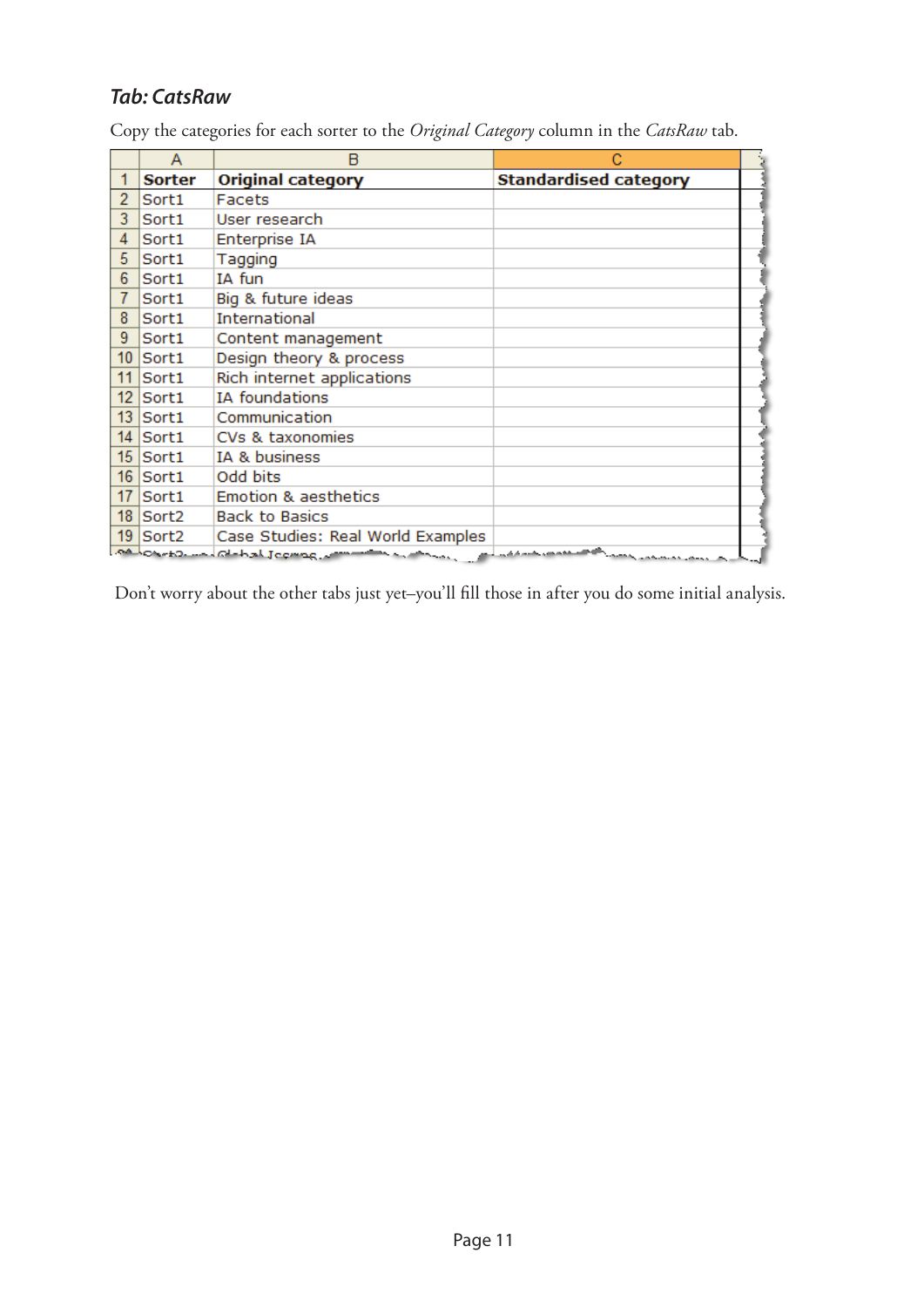## **Explore the results**

Before you go further with the spreadsheet, spend some time looking at the results. Use the 'Summary' tab and sort the data according to different paticipants–look at what was similar and different across the sorts. Get an idea of what groups people created and some of the similarities and differences in the data.

This will help you with the next step and also make sure you think about the data broadly before delving into statistics.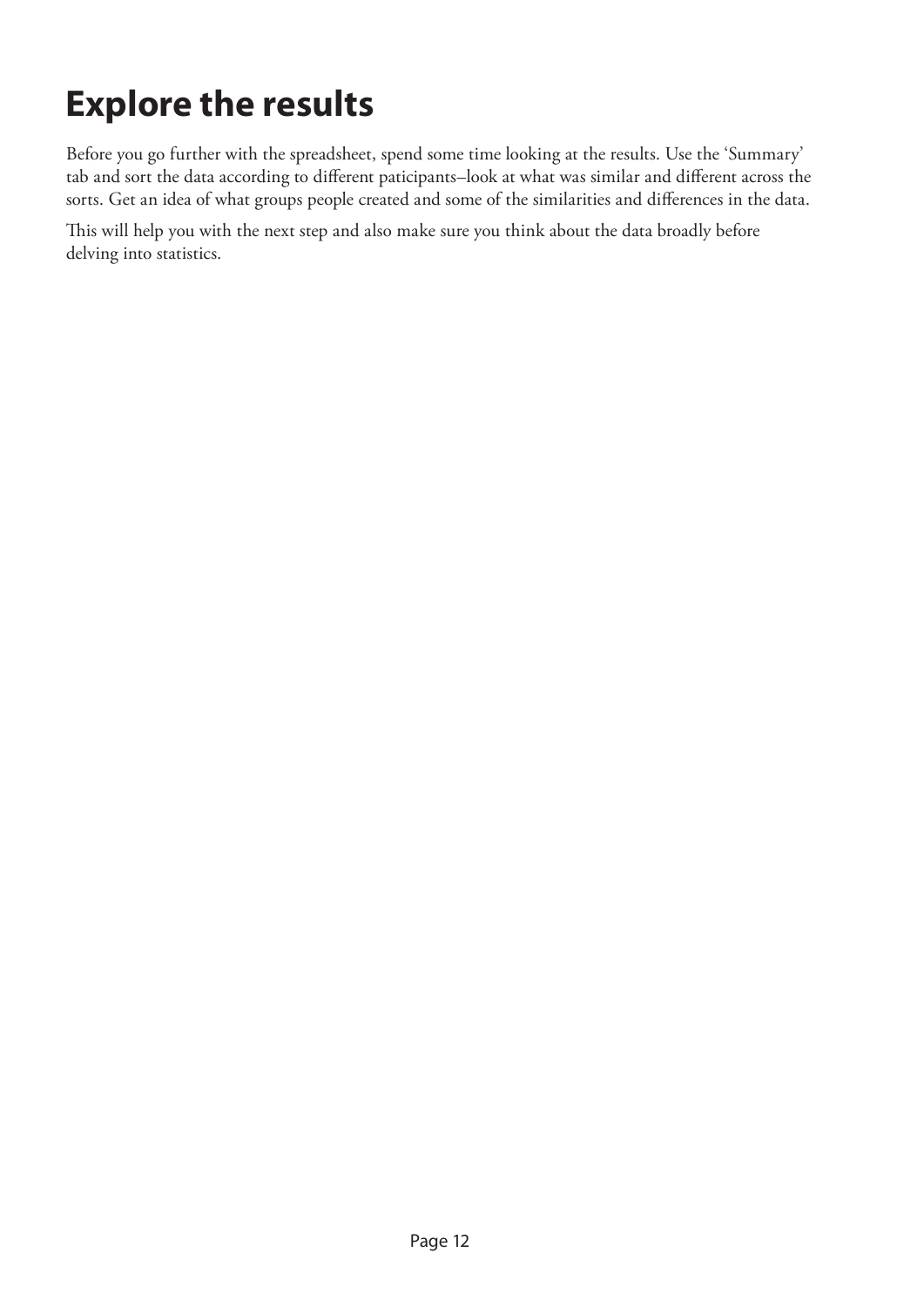## **Standardise categories**

The next step is to standardise categories–give those with similar names or concepts a consistent name. This will make analysis easier as you can combine groups where participants used the same basic concept but a slightly different label.

This is a tricky step and requires a lot of judgement. When working through it, consider:

- Do the obvious ones first–there will usually be a group of category names used by every participant.
- With the remainder, standardise the category name if you are confident the concept is the same. You may have to look at the sorter's detailed data to check the concept.
- Don't over-standardise–only create a standard category if you are sure two labels mean the same thing.
- When a user has created a combined category name (e.g. communication and business), you can use the combined group, choose the most likely one or consider amending the sort to break it into two groups (do the latter only if it is clear which cards belong to which group).
- Check what a participant has put into a category if you need to clarify what they may have meant with a label
- Be careful not to standardise different concepts just because different participants have grouped similar cards together under the same heading. Only standardise if the labels do represent the same concept.

(I copy the whole list into a separate spreadsheet for this step and sort it in alpha order to spot similaries–it is easier and less risky than doing it in the main spreadsheet.)

#### *Tab: CatsRaw*

Write the standardised category into the 'Standardised Category' column:

| Sorter | Original category                 | <b>Standardised category</b>              |
|--------|-----------------------------------|-------------------------------------------|
| Sort1  | Facets                            | Facets                                    |
| Sort1  | User research                     | User research                             |
| Sort1  | Enterprise IA                     | Enterprise IA                             |
| Sort1  | Tagging                           | Tagging                                   |
| Sort1  | IA fun                            | Fun.                                      |
| Sort1  | Big & future ideas                | Future                                    |
| Sort1  | International                     | International                             |
| Sort1  | Content management                | Content management                        |
| Sort1  | Design theory & process           | Methods                                   |
| Sort1  | Rich internet applications        | RIA.                                      |
| Sort1  | IA foundations                    | Fundamentals                              |
| Sort1  | Communication                     | Communication                             |
| Sort1  | CVs & taxonomies                  | Taxonomies                                |
| Sort1  | IA & business                     | <b>Business</b>                           |
| Sort1  | Odd bits                          | Other                                     |
| Sort1  | Emotion & aesthetics              | Emotion & aesthetics                      |
| Sort2  | Back to Basics                    | Fundamentals                              |
| Sort2  | Case Studies: Real World Examples | Case studies                              |
| Sort2  | Global Issues                     | International                             |
| Sort2  | Future Directions                 | <u>Future</u><br>a control of the company |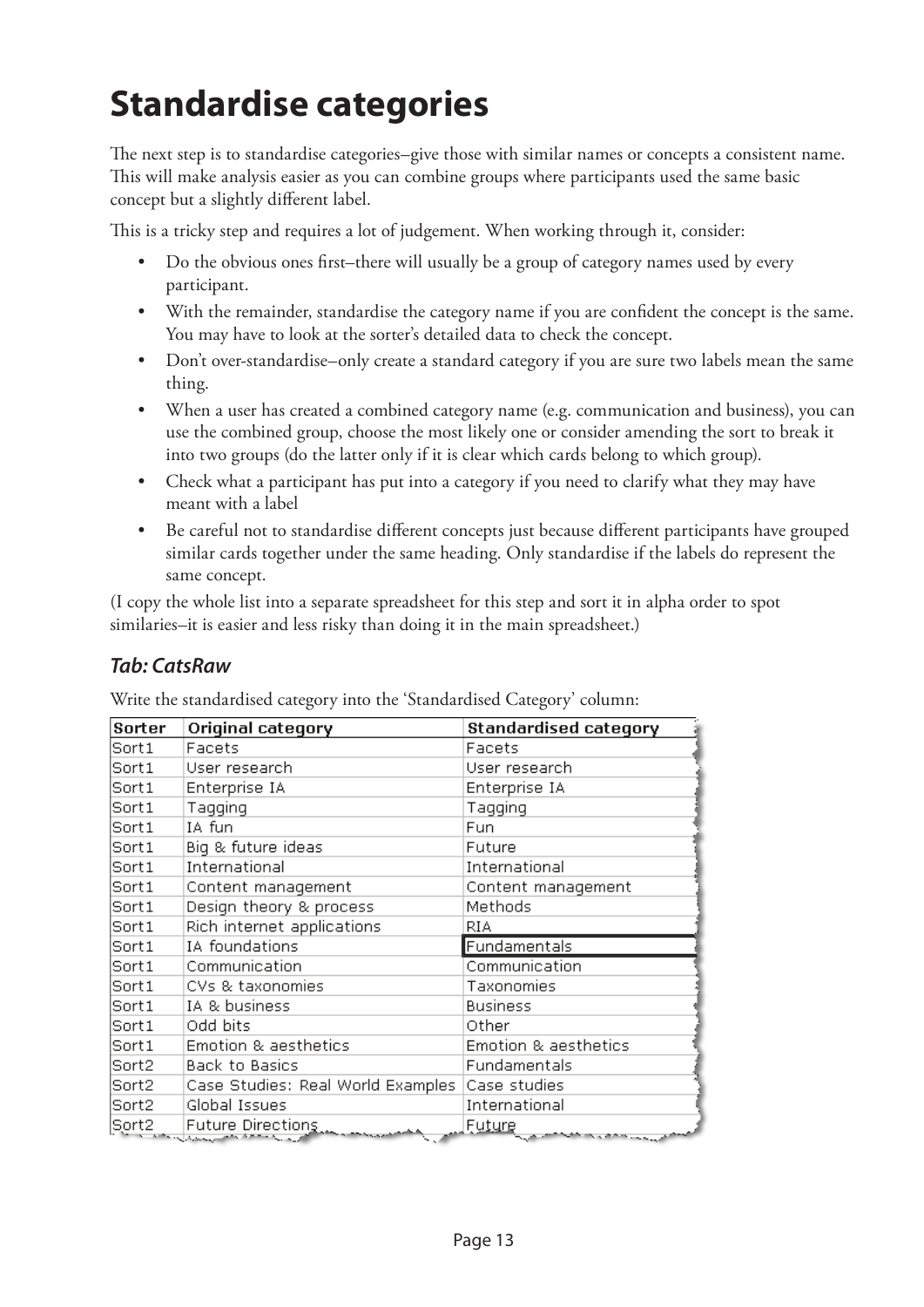The StandardSummary tab will be automatically populated with the standardised categories:

|                | А    | B                                                                                                                                                         | c                   | D.                  | E                  | F                    |
|----------------|------|-----------------------------------------------------------------------------------------------------------------------------------------------------------|---------------------|---------------------|--------------------|----------------------|
|                | Card |                                                                                                                                                           |                     |                     |                    |                      |
|                | no   | Card name                                                                                                                                                 | Sort1               | Sort <sub>2</sub>   | Sort3              | Sort4                |
|                |      | The aesthetic imperative: Four                                                                                                                            |                     |                     |                    |                      |
|                |      | perspectives on aesthetics to                                                                                                                             | Emotion &           |                     | Interaction        | Emotion &            |
| $\overline{2}$ |      | 1 impact the user experience.                                                                                                                             | aesthetics          | Tips & tricks       | design             | aesthetics           |
|                |      | Taxonomies, controlled                                                                                                                                    |                     |                     |                    |                      |
| 3              |      | 2 vocabularies, and ontologies                                                                                                                            | Taxonomies          | <b>Fundamentals</b> | Classification     | Classification       |
|                |      | Using facet analysis for improving                                                                                                                        |                     |                     |                    |                      |
|                |      | information access to                                                                                                                                     |                     |                     |                    |                      |
| 4              |      | 3 marginalized communities                                                                                                                                | Facets              | International       | Classification     | Facets               |
| 5              |      | 4 Creating no-duh deliverables                                                                                                                            | Communication       | <b>Business</b>     | Communication      | <b>Deliverables</b>  |
|                |      | Creating a consistent enterprise                                                                                                                          |                     |                     |                    |                      |
| 6              |      | 5 web navigation solution                                                                                                                                 | Enterprise IA       | Tips & tricks       | General IA         | Enterprise IA        |
| $\overline{7}$ |      | 6 XIA: Xtreme IA                                                                                                                                          | Other               | Future              | <b>Discussions</b> | Methods              |
|                |      | Redesigning a digital video digital                                                                                                                       |                     |                     |                    |                      |
| 8              |      | 7 library                                                                                                                                                 | <b>Fundamentals</b> | Case studies        | Case studies       | Case studies         |
| 9              |      | 8 Making personas more powerful                                                                                                                           | User research       | User centred        | Interaction        | <b>Deliverables</b>  |
|                |      | Emerging content requirements                                                                                                                             |                     |                     | Content            | Content              |
| 10             |      | 9 for news products                                                                                                                                       | Other               | Content             | management         | Imanagement          |
|                |      | Information search experience:                                                                                                                            | Emotion &           | User centred        | Interaction        | <b>Emotion &amp;</b> |
| 11             |      | 10 Emotions in information seeking                                                                                                                        | aesthetics          | design              | design             | aesthetics           |
|                |      | Blind leading the blind: Theorizing                                                                                                                       |                     |                     | Interaction        |                      |
| 12             |      | 11 a web for the visually impaired                                                                                                                        | Future              | Accessibility       | design             | Accessibility        |
|                |      | Rapid user mental modelling at                                                                                                                            |                     |                     |                    |                      |
| 13             |      | 12 ebay: A case study                                                                                                                                     | User research       | Case studies        | Case studies       | Case studies         |
|                |      | 4 myths about taxonomies &                                                                                                                                |                     |                     |                    |                      |
| 14             |      | 13 dublin core: Examples from the<br><u>welessed so drafsaggables depalities de la dramatique de seu seconde de la de la de seu de la de la de la deu</u> | Taxonomies          | Case studies        | Classification     | Classification       |

#### *Tab: CatsSummary*

In the *Standardised category* column, list each standardised category just once. The other columns will populate automatically (more about what these mean later).

|                | Α                            | B              |                                                   | D             | E                               |  |
|----------------|------------------------------|----------------|---------------------------------------------------|---------------|---------------------------------|--|
|                |                              | <b>Sorters</b> | <b>Total cards</b>                                |               |                                 |  |
|                |                              | who used       | in this                                           | <b>Unique</b> |                                 |  |
|                | <b>Standardised category</b> | this           | category                                          | cards         | Agreement                       |  |
| $\overline{2}$ | Accessibility                | 5              | 10                                                |               | 1.00                            |  |
| 3              | Advanced IA                  |                |                                                   |               | 1.00                            |  |
| 4              | Advice                       |                | 6                                                 | 6             | 1.00                            |  |
| 5              | Beyond the web               |                |                                                   | 5             | 0.50                            |  |
| 6              | <b>Big picture</b>           |                | 14                                                | 14            | 1.00                            |  |
|                | <b>Boundaries</b>            |                | 8                                                 | 8             | 1.00                            |  |
| 8              | <b>Business</b>              | 6              | 55                                                | 20            | 0.46                            |  |
| 9              | Case studies                 | 18             | 240                                               | 50            | 0.27                            |  |
| 10             | Classification               | 11             | 130                                               | 32            | 0.37                            |  |
| 11             | Communication                | 6              | 30                                                | 20            | 0.25                            |  |
| 12             | Community                    |                | 5                                                 | 4             | 0.63                            |  |
| 13             | Content                      | 2              | 20                                                | 13            | 0.77                            |  |
| 14             | Content management           | 16             | 97                                                | 12            | 0.51                            |  |
| 15             | <b>Deliverables</b>          | 6              | 20                                                | 9             | 0.37                            |  |
| 16             | Design                       | 5              | 47                                                | 21            | 0.45                            |  |
|                | 17 Development/Testing       |                | 6                                                 |               | 1.00                            |  |
|                |                              | بمداءهم        | المتناقص<br>and the second second<br><b>COLLA</b> |               | <u>an a</u> ndreamhan a caladai |  |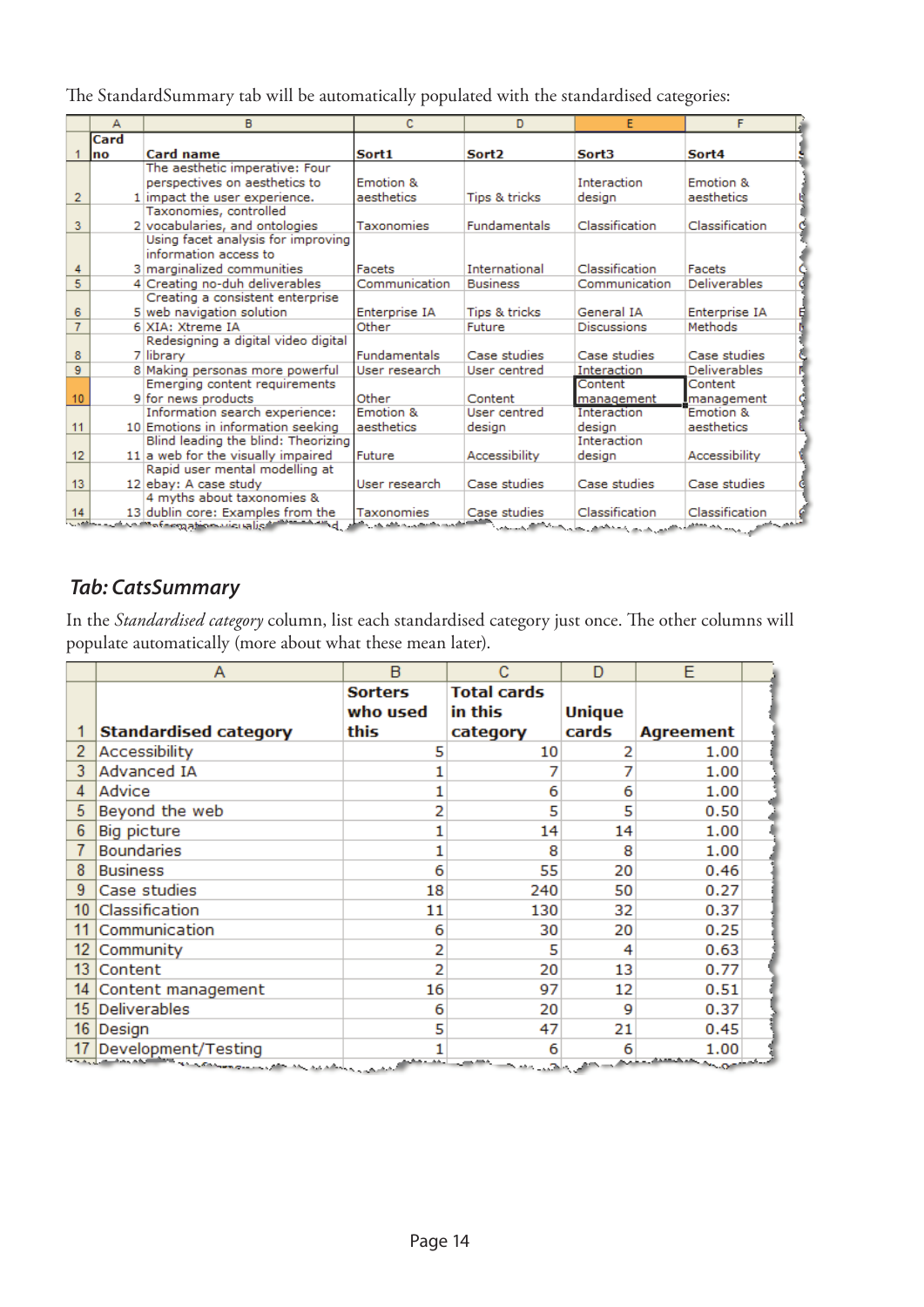### **Reading the results**

What do you do with this now? Below I describe what each tab includes and means. Spend time looking through the results and considering why they are like they are and what it means to you (I'm writing a long chapter in the book about analysis–too long to tell you everything here).

#### *Tab: CatsSummary*

|                 | Α                              | B                 | C                  | D             | E                                                | Fi |
|-----------------|--------------------------------|-------------------|--------------------|---------------|--------------------------------------------------|----|
|                 |                                | <b>Sorters</b>    | <b>Total cards</b> |               |                                                  |    |
|                 |                                | who used          | in this            | <b>Unique</b> |                                                  |    |
|                 | <b>Standardised category</b>   | this              | category           | cards         | <b>Agreement</b>                                 |    |
| $\overline{2}$  | Case studies                   | 18                | 240                | 50            | 0.27                                             |    |
| 3               | Content management             | 16                | 97                 | 12            | 0.51                                             |    |
| 4               | Interaction design             | 14                | 117                | 42            | 0.20                                             |    |
| 5               | Methods                        | 12                | 124                | 57            | 0.18                                             |    |
| 6               | Classification                 | 11                | 130                | 32            | 0.37                                             |    |
|                 | Other                          | 11                | 57                 | 26            | 0.20                                             |    |
| 8               | International                  | 9                 | 42                 | 8             | 0.58                                             |    |
| 9               | Enterprise IA                  | 9                 | 59                 | 15            | 0.44                                             |    |
| 10 <sup>1</sup> | <b>General IA</b>              | 9                 | 107                | 55            | 0.22                                             |    |
| 11              | Tagging                        | ≎<br>8            | 43                 | 11            | 0.49                                             |    |
| 12              | <b>RIA</b>                     | 7                 | 34                 | 13            | 0.37                                             |    |
| 13              | <b>Business</b>                | 6                 | 55                 | 20            | 0.46                                             |    |
| 14              | <b>Deliverables</b>            | 6                 | 20                 | 9             | 0.37                                             |    |
| 15              | User research                  | 6                 | 49                 | 23            | 0.36                                             |    |
| 16              | Communication                  | 6                 | 30                 | 20            | 0.25                                             |    |
| 17              | Accessibility                  | 5                 | 10                 |               | 1.00                                             |    |
| 18 <sup>°</sup> | Facets                         | 5                 | 30                 | 8             | 0.75                                             |    |
|                 | 19 Region for un environmental | بالتقاما بالمصطبح |                    |               | المصابحين والمسترجل والمتحرب والمستريث والمستحير |    |

- Sorters who used this: this shows the number of participants who used this category (remember this is a standardised category–check the Original Category column for exact labelling)
- Total cards in this category: this is the total number of cards, from all participants, using this category.
- Unique cards: this is the number of individual cards in this category. •
- Agreement: this is a measure of how much agreement there was between participant results for •that category. It is a bit obscure, but very useful when you get your head around it.

As an example, for the category of 'content management', sixteen participants used the category of 'content management'. Between them, participants put 97 cards into the category (an average of 6 cards per participant) and used twelve different cards. It has an agreement number of 0.51–a number which has little meaning in itself, but much meaning when compared to other categories.

Compare it to the category of 'accessibility'. Five participants used that category and between them used ten cards in total were included in it (avg of 2 per participant). Only two unique cards were used and it's agreement is 1 – every participant who created a category of accessibility put the same two (and only two) cards in it.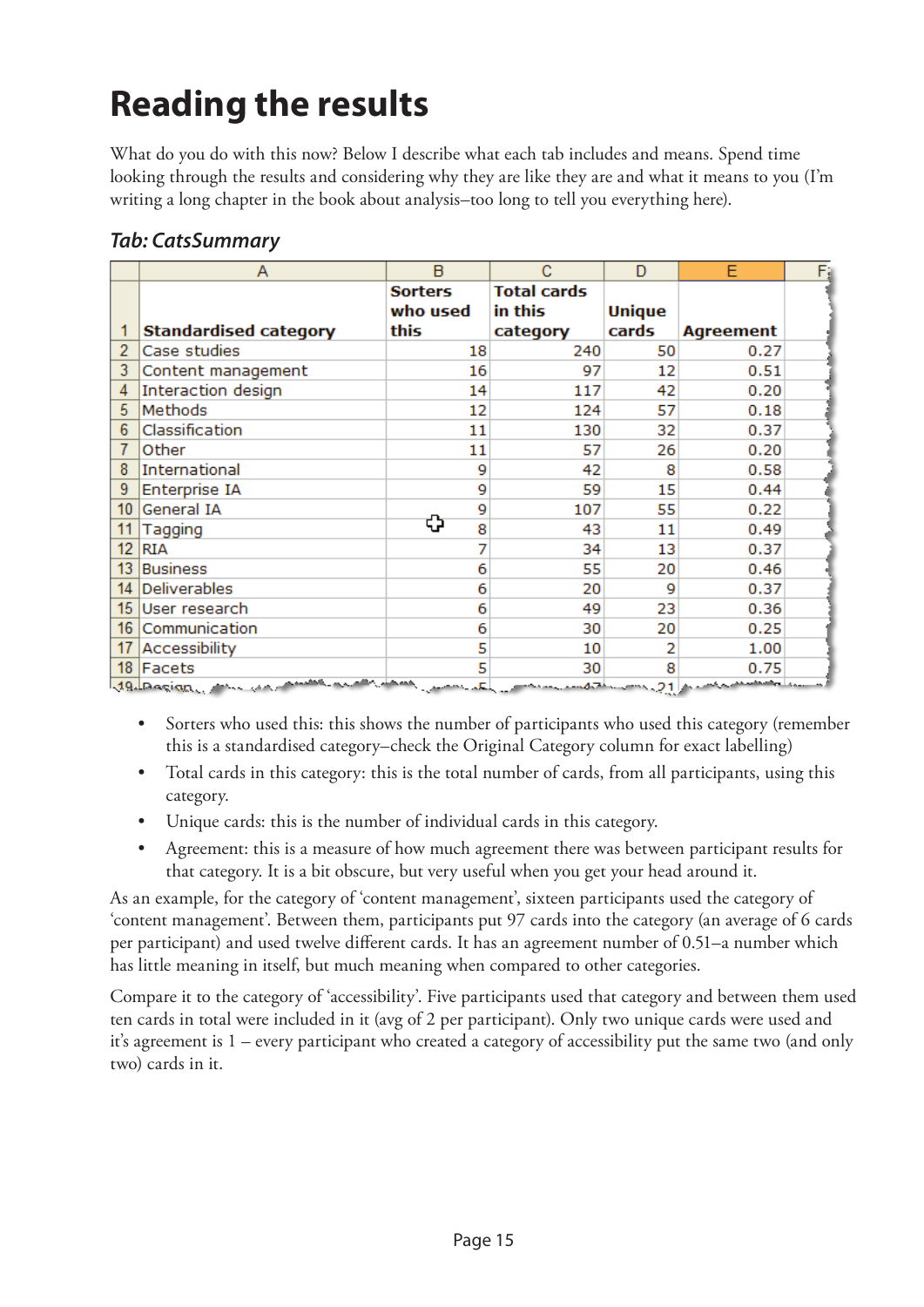#### *Tab: Summary & StandardSummary*

|                | А    | B                                                                                                                             | c                   | D                             | E                                               |                                |
|----------------|------|-------------------------------------------------------------------------------------------------------------------------------|---------------------|-------------------------------|-------------------------------------------------|--------------------------------|
|                | Card |                                                                                                                               |                     |                               |                                                 |                                |
|                | no   | <b>Card name</b>                                                                                                              | Sort1               | Sort2                         | Sort3                                           | Sort4                          |
|                |      | The aesthetic imperative: Four                                                                                                |                     |                               |                                                 |                                |
|                |      | perspectives on aesthetics to                                                                                                 | Emotion &           |                               | Interaction                                     | Emotion and                    |
| $\overline{2}$ |      | 1 impact the user experience.                                                                                                 | aesthetics          | Nuts and Bolts                | design                                          | aesthetics                     |
| 3              |      | Taxonomies, controlled<br>2 vocabularies, and ontologies                                                                      | CVs &<br>taxonomies | <b>Back to Basics</b>         | Taxonomy, tags<br>and classification   Metadata |                                |
|                |      | Using facet analysis for improving<br>information access to<br>3 marginalized communities                                     | Facets              | Global Issues                 | Taxonomy, tags<br>and classification   Facets   |                                |
| 5              |      | 4 Creating no-duh deliverables                                                                                                | Communication       | The Business of<br>IΑ         | <b>IA: Presentation</b><br>and output           | <b>Deliverables</b>            |
| 6              |      | Creating a consistent enterprise<br>5 web navigation solution                                                                 | Enterprise IA       | <b>Nuts and Bolts</b>         | IA: Creating the<br>architecture                | Enterprise IA                  |
|                |      | 6 XIA: Xtreme IA<br>لتصر مصائبه <sub>محتصر مورد مصر مصرف المستحدث المحارب محمول والمستحل المن المستحدث المسرور والمحارب</sub> | Odd bits            | Future Directions Discussions |                                                 | Methods<br>And And And Address |

|                | А    | B                                                                                    | c                   | D                                                                                                                               | E                  | F                           |
|----------------|------|--------------------------------------------------------------------------------------|---------------------|---------------------------------------------------------------------------------------------------------------------------------|--------------------|-----------------------------|
|                | Card |                                                                                      |                     |                                                                                                                                 |                    |                             |
|                | no   | Card name                                                                            | Sort1               | Sort <sub>2</sub>                                                                                                               | Sort3              | Sort4                       |
|                |      | The aesthetic imperative: Four                                                       |                     |                                                                                                                                 |                    |                             |
|                |      | perspectives on aesthetics to                                                        | Emotion &           |                                                                                                                                 | Interaction        | Emotion &                   |
| 2              |      | 1 impact the user experience.                                                        | aesthetics          | Tips & tricks                                                                                                                   | design             | aesthetics                  |
|                |      | Taxonomies, controlled                                                               |                     |                                                                                                                                 |                    |                             |
| 3              |      | 2 vocabularies, and ontologies                                                       | Taxonomies          | <b>Fundamentals</b>                                                                                                             | Classification     | Classification              |
|                |      | Using facet analysis for improving                                                   |                     |                                                                                                                                 |                    |                             |
|                |      | information access to                                                                |                     |                                                                                                                                 |                    |                             |
|                |      | 3 marginalized communities                                                           | Facets              | International                                                                                                                   | Classification     | Facets                      |
| $\overline{5}$ |      | 4 Creating no-duh deliverables                                                       | Communication       | <b>Business</b>                                                                                                                 | Communication      | <b>Deliverables</b>         |
|                |      | Creating a consistent enterprise                                                     |                     |                                                                                                                                 |                    |                             |
| 6              |      | 5 web navigation solution                                                            | Enterprise IA       | Tips & tricks                                                                                                                   | General IA         | Ę<br>Enterprise IA          |
|                |      | 6 XIA: Xtreme IA                                                                     | Other               | Future                                                                                                                          | <b>Discussions</b> | Methods                     |
|                |      | Redesigning a digital video digital                                                  |                     |                                                                                                                                 |                    |                             |
| 8              |      | 7 library                                                                            | <b>Fundamentals</b> | Case studies                                                                                                                    | Case studies       | Case studies                |
| 9              |      | 8 Making personas more powerful                                                      | User research       | User centred                                                                                                                    | Interaction        | Deliverables                |
|                |      | Emerging content requirements                                                        |                     |                                                                                                                                 | Content            | Content                     |
| 10             |      | 9 for news products                                                                  | Other               | Content                                                                                                                         | management         | management                  |
|                |      | Information search experience:                                                       | Emotion &           | User centred                                                                                                                    | <b>Interaction</b> | Emotion &                   |
| 11             |      | 10 Emotions in information seeking                                                   | aesthetics          | design                                                                                                                          | design             | aesthetics                  |
|                |      | Blind leading the blind: Theorizing                                                  |                     |                                                                                                                                 | Interaction        |                             |
| 12             |      | 11 a web for the visually impaired                                                   | Future              | Accessibility                                                                                                                   | design             | Accessibility               |
|                |      | Rapid user mental modelling at                                                       |                     |                                                                                                                                 |                    |                             |
| 13             |      | 12 ebay: A case study                                                                | User research       | Case studies                                                                                                                    | Case studies       | Case studies                |
|                |      | 4 myths about taxonomies &                                                           |                     |                                                                                                                                 |                    |                             |
| 14             |      | 13 dublin core: Examples from the<br>website the frequency is plant that the website | Taxonomies          | Case studies<br>ال المرار التي المستخدم التي يستخدم إلى المستخدم المستخدم المستخدم المستخدم المستخدم المستخدم المستخدم المستخدم | Classification     | Classification<br>المحافظين |

The Summary tab shows the raw results for all participants in a giant matrix; the StandardSummary shows the same using your standardised categories.

I find these useful to look along each row–seeing what category each participant used for each card. I also sort the sheets according to the results of an individual participant and compare. Sorting in different ways allows you to see different patterns.

[Tip: there are many dependent formulas across tabs. I'm sometimes scared that sorting will make a huge mess. Save before you sort or back-up your original data]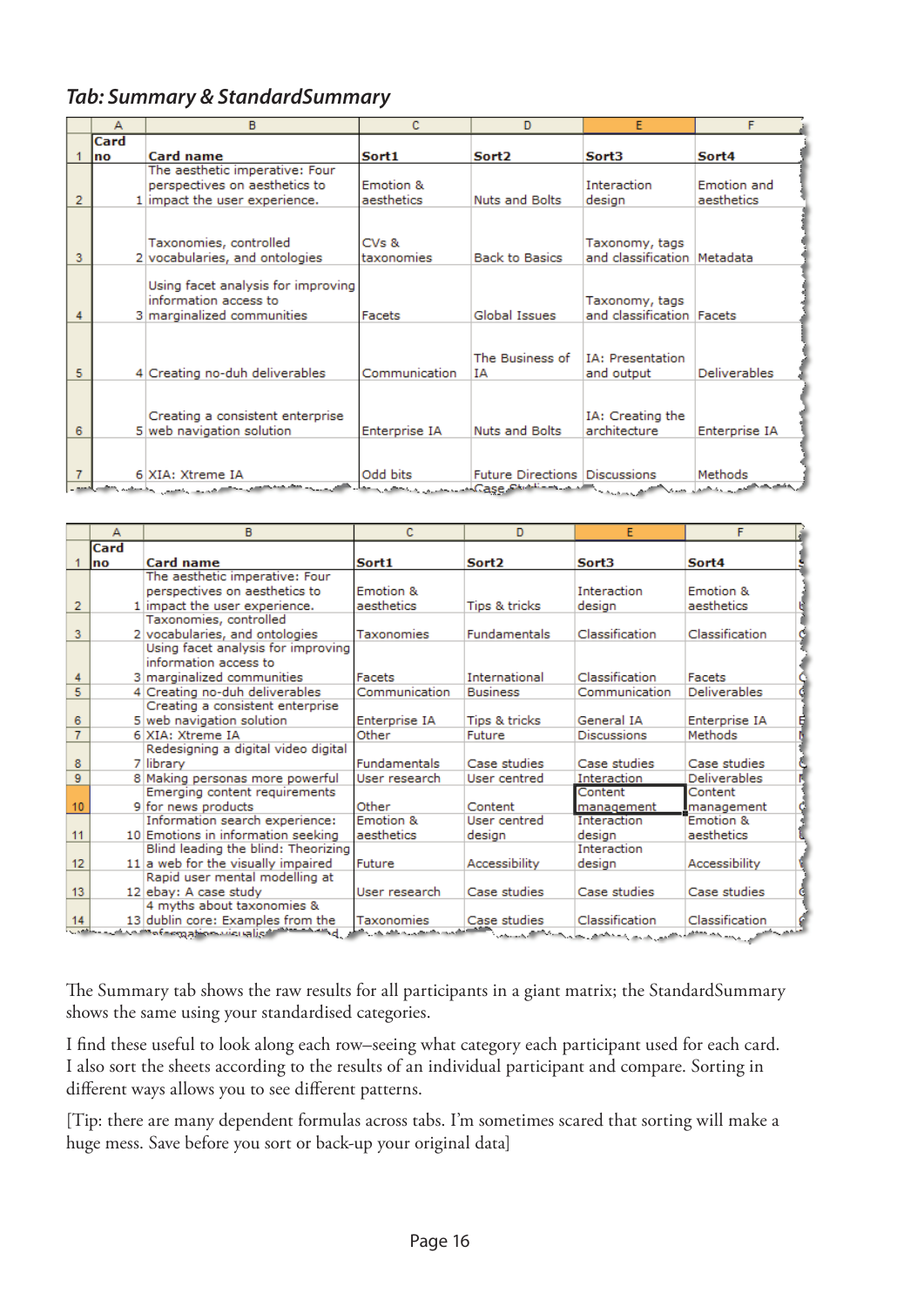#### *Tab: Correlation*

|           | A | B                                                                    | C       | D        | F      | F                                                                                                                          | G              | н       |
|-----------|---|----------------------------------------------------------------------|---------|----------|--------|----------------------------------------------------------------------------------------------------------------------------|----------------|---------|
|           |   |                                                                      |         |          |        |                                                                                                                            |                |         |
|           |   |                                                                      |         |          |        | <b>Interact</b>                                                                                                            |                | Content |
|           |   |                                                                      | Case    | Classifi | Method | ion                                                                                                                        | <b>General</b> | manage  |
|           |   | Card no Card name                                                    | studies | cation   | s      | design                                                                                                                     | IA             | ment    |
| 2         |   | 1 The aesthetic imperative: Four perspectives on                     |         | 5%       |        | 26%                                                                                                                        | 5%             |         |
| 3         |   | 2 Taxonomies, controlled vocabularies, and ontolog                   |         | 37%      | 5%     |                                                                                                                            |                |         |
| 4         |   | 3 Using facet analysis for improving information act                 | 16%     | 21%      |        |                                                                                                                            |                |         |
| 5         |   | 4 Creating no-duh deliverables                                       | 5%      |          | 16%    |                                                                                                                            | 5%             |         |
| 6         |   | 5 Creating a consistent enterprise web navigation                    | 5%      |          | 11%    |                                                                                                                            | 11%            |         |
|           |   | 6 XIA: Xtreme IA                                                     |         |          | 16%    |                                                                                                                            | 21%            |         |
| 8         |   | 7 Redesigning a digital video digital library                        | 79%     |          | 5%     | 5%                                                                                                                         |                |         |
| 9         |   | 8 Making personas more powerful                                      |         |          | 32%    | 5%                                                                                                                         |                |         |
| 10        |   | 9 Emerging content requirements for news product                     | 11%     |          |        | 5%                                                                                                                         |                | 53%     |
| 11        |   | 10 Information search experience: Emotions in inform                 |         |          | 5%     | 11%                                                                                                                        | 5%             |         |
| 12        |   | 11 Blind leading the blind: Theorizing a web for the                 | 16%     |          |        | 5%                                                                                                                         | 11%            |         |
| 13        |   | 12 Rapid user mental modelling at ebay: A case stud                  | 79%     |          | 5%     |                                                                                                                            |                |         |
| 14        |   | 13 4 myths about taxonomies & dublin core: Exampl                    | 26%     | 37%      |        |                                                                                                                            |                |         |
| 15        |   | 14 Information visualisation: Failed experiment or fu                | 11%     |          | 5%     | 5%                                                                                                                         | 11%            |         |
| 16        |   | 15 Architecting time: Designing online events and of                 | 16%     |          | 11%    | 32%                                                                                                                        | 11%            |         |
| 17        |   | 16 Fun with faceted browsing                                         |         | 26%      | 5%     | 11%                                                                                                                        |                |         |
| 18        |   | 17 An ethnographic study of how stockbrokers use                     | 63%     |          | 5%     |                                                                                                                            |                |         |
| 19        |   | 18 Recycle, reuse, and rebuild: Information archited                 | 11%     |          | 26%    |                                                                                                                            | 11%            |         |
| $n\Delta$ |   | man 19 Robert Processor Company and the manuscripture of the company |         |          |        | <del>renote the market the company of the company of the company of the company of the company of the company of the</del> |                |         |

This tab visually shows the relationship between cards, categories and participants. Reading across a row, you can see how often a card was put into a category–'Redesigning a digital video library' was put into a category of 'case studies' by 79% of participants.

Reading down a column shows which cards were placed into the category.

|      | А | в                                                                                                                         |                       | D              | F                                        |                    |  |
|------|---|---------------------------------------------------------------------------------------------------------------------------|-----------------------|----------------|------------------------------------------|--------------------|--|
|      |   | Card no Card name                                                                                                         | Case<br>studies Iment | manage         | <b>Content Interact</b><br>ion<br>design | <b>Method</b><br>ς |  |
| 94   |   | 93 Sorting in an age of tagging: How information are                                                                      |                       |                | 5%                                       | 16%                |  |
| 95   |   | 94 Selling IA: Getting execs to say yes                                                                                   | 11%                   |                |                                          |                    |  |
| 96   |   | 95 A room of our own: Starting IA locals and bringin                                                                      | 16%                   |                |                                          | 11%                |  |
| 97   |   | 96 Bringing more science to persona creation                                                                              |                       |                | 5%                                       | 32%                |  |
| 98   |   | 97 Exploring patterns in website content structure                                                                        |                       | 26%            |                                          | 5%                 |  |
| 99   |   | 98 The strict faceted classification model: An effect                                                                     |                       |                |                                          | 5%                 |  |
| 100  |   | 99 Emotion, arousal, attention and flow: Chaining et                                                                      |                       |                | 42%                                      |                    |  |
| 101  |   |                                                                                                                           |                       |                |                                          |                    |  |
| 102  |   | Cards in this category                                                                                                    | 50                    | $12 \,$        | 42                                       | 57                 |  |
| 103  |   | Cards with high agreement (>75%)                                                                                          | 4                     | $\overline{ }$ | $\mathbf{a}$                             |                    |  |
| 104  |   | <b>Cards with medium agreement</b>                                                                                        | 13                    | 6              | q                                        |                    |  |
| 105  |   | Cards with low agreement (<25%)                                                                                           | 33                    | 4              | 33                                       | 50                 |  |
| 106  |   |                                                                                                                           |                       |                |                                          |                    |  |
| 107. |   | with shows a march theory of the same of the same of the same of the same of the same of the same of the same of the same |                       |                |                                          |                    |  |

There are some statistics at the bottom of each column–this shows similar information to the 'Agreement' column in the CatsSummary tab:

- Cards in this category: a count of how many individual cards were placed in this category •
- Cards with high agreement: a count of cards with a correlation of 75% or over (i.e. 75% of participants or more used this category for the card)
- Cards with medium agreement: a count of cards with a correlation of 25%–50% •
- Cards with low agreement: a count of cards with a correlation of 25% or less (i.e. 25% •